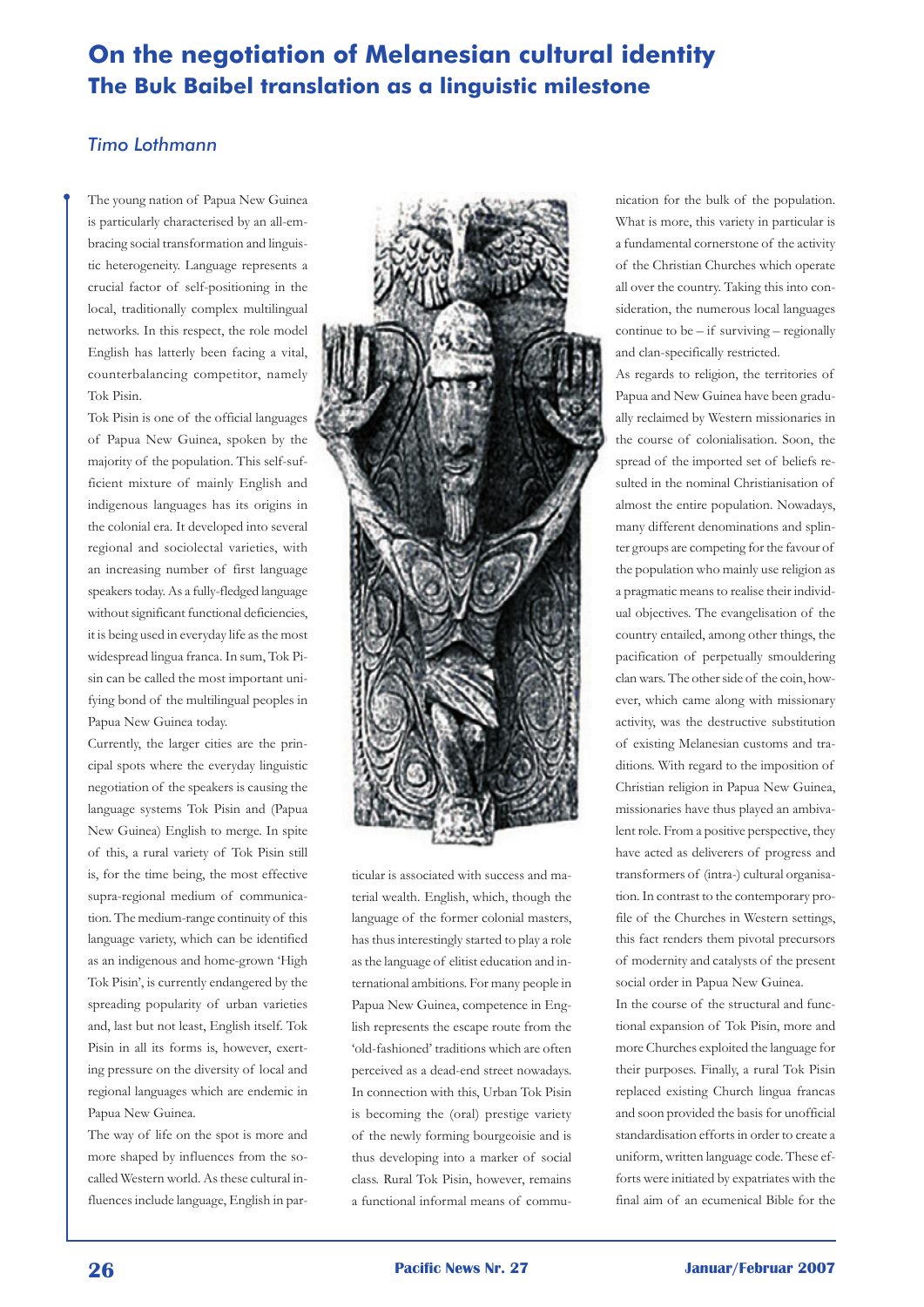whole population of Papua New Guinea. In the event, a practical, phonemic, and actually trend-setting orthography was set up. What is more, the choice of a conservative language basis was a courageous act in view of urban varieties gaining ground. However, from the perspective of intramission planning, this language policy was quite a logical step which systematically established a (now) written Tok Pisin as a national development factor. This status boost of the language, as it were, was backed by its supra-regional use in Church services, mission schools, and an increasing number of religious print media. This course of events culminated in the consistent utilisation of Tok Pisin in the full translation of the Christian faith code, namely the *Buk Baibel*. The first edition of this Bible for Papua New Guinea was published in 1989.

Bible translators unmistakably act in the midst of existing cultural networks. Translation, in fact, has been a primary characteristic of the Bible. This code has not only had the power to unify religious communities, but has had, by the authority attributed to its contents, a normative influence also on language development.

In this respect, it suffices to remind of the impact of Martin Luther's Bible translation on the German language. Especially with regard to target cultures without a written tradition like the Tok Pisin speech community in Papua New Guinea, a receptor-orientated theoretical basis for translations proves to be essential. In connection with this, it can be shown on the basis of many text examples, how and how successful the translator teams of the Tok Pisin Bible managed to realise the maxim of ad hoc comprehensibility to the recipients.

It is a challenging area of conflict the respective translators are in: They should, on the one hand, be able to skilfully bridge cultural (or spatial, temporal, and social) distances, and remain, as it were, invisible for the recipients on the other. In the case of the *Buk Baibel*, the bridging effort can justifiably be called a success. In this respect, the main texts of the Bible are supported by several reading and comprehension aids which, besides a transparent usage of language, serve to demystify the (occasionally intricate) contents for the targeted audience. For instance, illustrations provide a key to relevant exegesis, not only for new readers. To include the recipients even better, publishers would do well to take indigenous (Christian) art forms into consideration, not only in Papua New Guinea. Such art forms would link the textual content directly to the spheres of life of the intended recipients.

The *Buk Baibel* is a version which is designed for the general public, not for certain elitist clerics. Now, God speaks comprehensibly to all in Tok Pisin. All recipients have – at least theoretically – the same access to the Bible. By this means, a most informed reading (and the awareness of it) can evolve, which,

at best, enables the audience to approach the Bible, and literature in general, in an individual and relevant way. This is a decisive point, particularly in view of the fact that in the course of the Tok Pisin Bible compilation, more and more members of the target group itself have been included in the translator teams in order to shape a Bible *from* Papua New Guineans *for* Papua New Guineans.

In my doctoral thesis (LOTHMANN 2006), I have conducted an extensive linguistic analysis of several books and excerpts of the *Buk Baibel*. A main conclusion is that a rural Tok Pisin is used throughout; by this means, a predominantly oral style was realised. Thus, the translators indeed included a high degree of 'natural', i.e. informal everyday language. The lexical inventory used is relatively small. Less than 800 (sic) multifunctional words serve as the basis to express the semantic range of the Biblical contents, including a register of religiously connoted terms which considerably contributes to the overall stylistic character. Further, the grammar is, as it is typical of Rural Tok Pisin, significantly influenced by characteristics of its indigenous, i.e. non-English roots. In all,

> as regards the consistency of the usage of linguistic features, we can justifiably assume that the *Buk Baibel* is in adequate accordance with the communicative needs of a majority of Tok Pisin speakers in their everyday spheres.

> The usage of language thus is, in all, anti-progressive. Thereby, the translators deliberately resisted the siren call of a popular, but increasingly anglicising Urban Tok Pisin. From a diachronic linguistic perspective, the *Buk Baibel* can be judged as a retarding moment. It thus receives a quasi-timeless aura – which, in fact, is in line with the self-conception of Christian ideology.